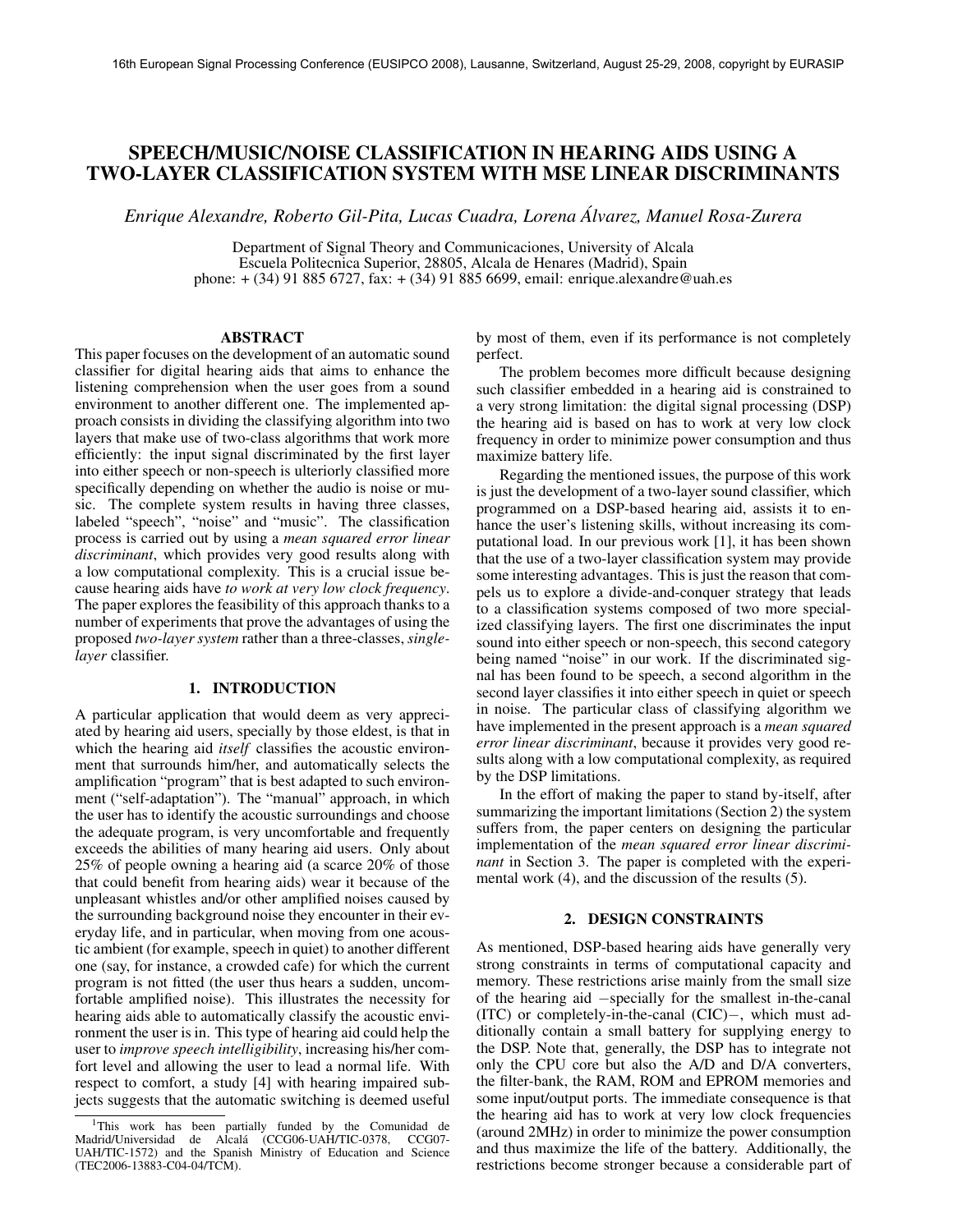| <b>Feature</b> | Name                                           |
|----------------|------------------------------------------------|
| Number         |                                                |
|                | Spectral Centroid (SC) [9]                     |
| 2              | Spectral Roll-Off (RO) [9]                     |
| 3              | Voice2White (V2W) [6]                          |
| 4              | Spectral Flux (Flux) [9]                       |
| 5              | Zero Crossing Rate (ZCR) [9]                   |
| 6              | Short-Time Energy (STE) [9]                    |
|                | Percentage of Low Energy Frames (LFE) [8]      |
| 8              | High Zero Crossing Rate Ratio (HZCRR) [7]      |
| 9              | Low Short-Time Energy Rate (LSTER) [7]         |
| 10             | Spectral Flatness Measure (SFM) [3]            |
| 11             | Mel Frequency Cepstral Coefficients (MFCC) [5] |
| 12             | Loudness (Ldn)                                 |
| 13             | Spectral Crest Factor (SCF)                    |
| 14             | Bandwidth (BW)                                 |

Table 1: List of the 14 considered features for the classification process.

the DSP computational capabilities are already being used for running the algorithms aiming to compensate the acoustic losses. For instance, the filter-bank requires about 50% of the DSP computation time. Therefore, the design of any automatic sound classifier is strongly constrained to the use of the remaining resources of the DSP: roughly speaking, the computational power available does not exceed 3 MIPS, with only 32 Kbytes of internal memory. The time/frequency decomposition is performed by using an integrated Weighted Overlap-Add filter-bank, with 64 frequency bands.

To complete this brief section it is worth mentioning that the complete implementation of the hearing aid itself is out of the scope of this paper, whose purpose is, as pointed out in the Introduction, to select a reduced number of signaldescribing features to be programmed on a DSP for automatic sound classification.

## 3. THE PROPOSED SYSTEM

It basically consists of a feature extraction block, and the aforementioned classifier based on a mean squared error linear discriminant.

## 3.1 Feature Extraction

For being digitally processed, the input audio signal is segmented into frames with a length of 512 samples (23.22 ms for the considered sampling frequency), and with no overlap between adjacent frames. Then, a Discrete Cosine Transform (DCT) is computed [2], and all the considered features are calculated. Finally, the mean and standard deviation values are computed every 2 seconds in order to soften the values.

A total of 14 different, sound-describing features, listed in table 1, has been considered in the present approach. More detailed considerations about them will be done later on.

## 3.2 Classification System

A Mean Squared Error (MSE) linear discriminant has been chosen, as mentioned in the Introduction, because of its simplicity and good results. In this kind of linear classifier, the decision rule depends on a linear combination of the input features that has been computed in the previous stage:

$$
g = f\left(b + \sum_{n=1}^{L} x_n w_n\right) \tag{1}
$$

where  $x_n$  represents the values of the  $n-th$  feature, L represents the number of input features, *b* the bias value, and *w<sup>n</sup>* the weights of the linear combination. In order to obtain a decision, *C* different evaluations of the expression above are calculated, one for each class. The final decision corresponds to the linear combination with the highest result.

This process can be described using matrix notation. Let us define the input patterns matrix as:

$$
\mathbf{Q} = \begin{pmatrix} x_{11} & x_{12} & x_{13} & \dots & x_{1N} \\ \vdots & \vdots & \vdots & \ddots & \vdots \\ x_{L1} & x_{L2} & x_{L3} & \dots & x_{LN} \\ 1 & 1 & 1 & \dots & 1 \end{pmatrix}
$$
 (2)

where *N* represents the number of input patterns, and *L* the dimension of each pattern. Note that the last row equals 1 in order to define the weights of the classifier as:

$$
\mathbf{V} = \begin{pmatrix} w_{11} & w_{21} & \dots & w_{L1} & b_1 \\ w_{12} & w_{22} & \dots & w_{L2} & b_2 \\ \vdots & \vdots & \ddots & \vdots & \vdots \\ w_{1C} & w_{2C} & \dots & w_{LC} & b_C \end{pmatrix}
$$
 (3)

where *C* represents the number of classes to classify  $(C = 3)$ in our case).

The output of the classifier can be defined as:

$$
Y = V \cdot Q \tag{4}
$$

*Y* being a matrix with *C* rows and *N* columns.

The error can be defined as:

$$
\mathbf{E} = \mathbf{Y} - \mathbf{T} = \mathbf{V} \cdot \mathbf{Q} - \mathbf{T} \tag{5}
$$

where *T* represents a  $C \times N$  matrix containing the target classes for each input pattern. If we define the mean squared error (MSE) as:

$$
MSE = \frac{1}{NC} \sum_{n=1}^{N} \sum_{c=1}^{C} e_{cn}^{2}
$$
 (6)

we can therefore derive with respect to the coefficients  $w_{ij}$ and minimize the MSE. The result obtained is found to be:

$$
\mathbf{V} = \mathbf{T} \cdot \mathbf{Q}^T \cdot \left(\mathbf{Q} \cdot \mathbf{Q}^T\right)^{-1} \tag{7}
$$

## 4. EXPERIMENTAL SETUP

Prior to the description of the experiments carried out and the discussion of the corresponding results it is convenient: 1) to describe the database used, and 2 ) to define a tool able to measure how accurate the results are.

### 4.1 Database Used

The sound database we have used for the experiments consisted of a total of 2936 files, with a length of 2.5 seconds each. The sampling frequency was 22050 Hz with 16 bits per sample. The files corresponded to the following categories: speech, music and noise. Noise sources were varied, including those corresponding to the following environments: aircraft, bus, cafe, car, kindergarden, living room, nature, school, shop, sports, traffic, train, train station. Music files were both vocal and instrumental. The files with speech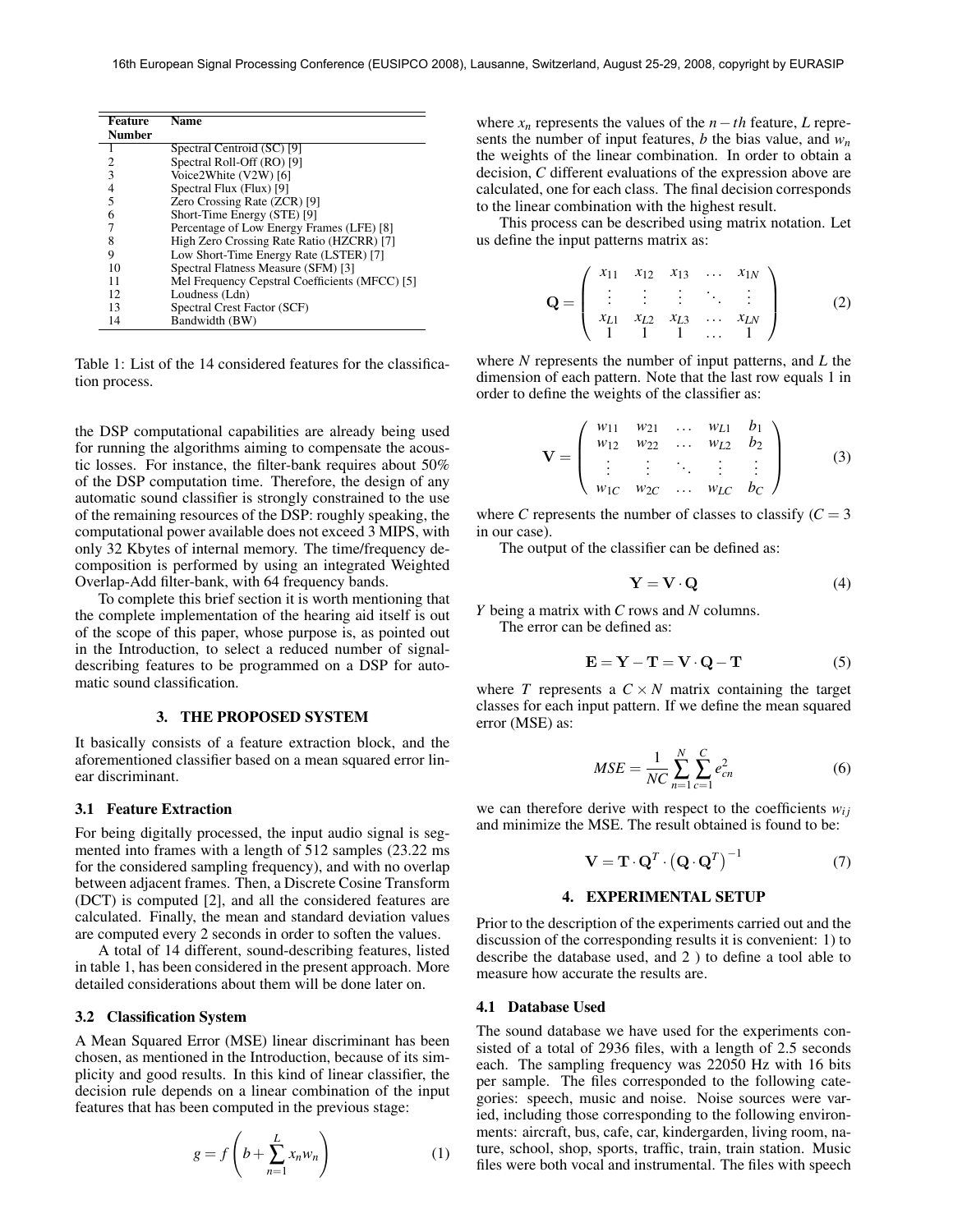in noise presented different Signal to Noise Ratios (SNRs) ranging from 0 to 10 dB.

The database was then divided into three different sets for training, validation and test, including 1074 (35%), 405 (15%) and 1457 (50%) files respectively. The division was made randomly and ensuring that the relative proportion of files of each category was preserved for each set.

#### 4.2 Relative error analysis

When comparing the results from different experiments one wonders which of the differences observed in the probability of correct classification achieved by the different approaches may be considered as statistically significant or not. In this respect it is important to analyze the relative error  $\varepsilon_{P_{CC}^>}$  of the estimator of probability of correct classification,  $\hat{P}_{CC}$ , with a given confidence interval  $\xi$ , which is given by [10]:

$$
\varepsilon_{P_{CC}}^2 \le \frac{\left(1 - P_{CC}\right) \cdot \left[Q^{-1}(\xi/2)\right]^2}{M \cdot P_{CC}}
$$
 (8)

$$
Q(x) = \int_{x}^{\infty} \frac{1}{\sqrt{2\pi}} exp\left(-\frac{t^2}{2}\right) dt
$$
 (9)

# 5. THE COMPLETE SYSTEM: RESULTS

- For each combination of features, the classifier has been trained, and the error probability for the validation set has been evaluated.
- For each number of features, the best result in terms of probability of error for the validation set has been chosen. Finally, the probability of error for the *test* set has been computed by using this combination of features.

#### 5.1 One-layer classifier



Figure 1: Probabilities of error for the validation (dashed line) and test (solid line) sets achieved for different numbers of input features by the 3-classes classifier.

| given confidence interval $\zeta$ , which is given by [10]:                                                                                                                                                                                                                                                                                                                                      |                                                                                                                                                                                                                                                                                                                                                                                                     | 3<br>$\overline{4}$          | $-5$                         | 6 7 8<br>9<br>10 11 12 13 14<br>Number of features                                                                                                                                                                                                                                                                       |
|--------------------------------------------------------------------------------------------------------------------------------------------------------------------------------------------------------------------------------------------------------------------------------------------------------------------------------------------------------------------------------------------------|-----------------------------------------------------------------------------------------------------------------------------------------------------------------------------------------------------------------------------------------------------------------------------------------------------------------------------------------------------------------------------------------------------|------------------------------|------------------------------|--------------------------------------------------------------------------------------------------------------------------------------------------------------------------------------------------------------------------------------------------------------------------------------------------------------------------|
| $\varepsilon_{P_{CC}}^2 \leq \frac{(1-P_{CC}) \cdot [Q^{-1}(\xi/2)]^2}{M \cdot P_{CC}}$<br>(8)<br>where $P_{CC}$ is the probability to be calculated, $M$ is the<br>number of elements in the test set and $Q^{-1}(x)$ the comple-<br>mentary error function defined as                                                                                                                          |                                                                                                                                                                                                                                                                                                                                                                                                     |                              |                              | Figure 1: Probabilities of error for the validation (dashed<br>line) and test (solid line) sets achieved for different numbers<br>of input features by the 3-classes classifier.                                                                                                                                         |
|                                                                                                                                                                                                                                                                                                                                                                                                  | <b>Number</b> of<br>features                                                                                                                                                                                                                                                                                                                                                                        | pVal                         | pTest                        | <b>Features</b> used                                                                                                                                                                                                                                                                                                     |
| $Q(x) = \int_{x}^{\infty} \frac{1}{\sqrt{2\pi}} exp\left(-\frac{t^2}{2}\right) dt$<br>(9)                                                                                                                                                                                                                                                                                                        | 1<br>2<br>3                                                                                                                                                                                                                                                                                                                                                                                         | 11.85<br>8.64<br>6.67        | 13.11<br>12.01<br>11.53      | 11<br>4, 11<br>3, 4, 11                                                                                                                                                                                                                                                                                                  |
| For our application, and assuming a confidence interval<br>$\xi = 0.99$ , and probabilities around 0.95, the relative error for                                                                                                                                                                                                                                                                  | 4<br>5<br>6                                                                                                                                                                                                                                                                                                                                                                                         | 5.19<br>4.94<br>4.44         | 7.82<br>8.30<br>6.18         | 4, 6, 11, 14<br>4, 6, 11, 12, 14<br>4, 6, 10, 11, 13, 14                                                                                                                                                                                                                                                                 |
| the estimation is $\varepsilon_{\hat{P_{CC}}} < 10^{-4}$ . That is, a 0.01% relative error<br>should be expected. A more conservative value of $0.1\%$ will<br>be considered, meaning that only those differences between                                                                                                                                                                        | 7<br>8<br>9<br>10                                                                                                                                                                                                                                                                                                                                                                                   | 3.95<br>3.70<br>3.70<br>3.46 | 6.04<br>5.83<br>5.97<br>4.67 | 4, 5, 6, 10, 11, 13, 14<br>4, 5, 6, 10, 11, 12, 13, 14<br>3, 4, 5, 6, 9, 10, 11, 13, 14<br>2, 3, 4, 5, 6, 10, 11, 12, 13, 14                                                                                                                                                                                             |
| probabilities of correct classification above this value will be<br>considered as significative.                                                                                                                                                                                                                                                                                                 | 11<br>12<br>13                                                                                                                                                                                                                                                                                                                                                                                      | 3.21<br>3.46<br>3.70         | 4.80<br>4.53<br>5.08         | 2, 3, 4, 5, 6, 9 10, 11, 12, 13, 14<br>1, 2, 3, 4, 5, 6, 9 10, 11, 12, 13, 14<br>1, 2, 3, 4, 5, 6, 7, 9, 10, 11, 12, 13, 14                                                                                                                                                                                              |
| 5. THE COMPLETE SYSTEM: RESULTS                                                                                                                                                                                                                                                                                                                                                                  | 14                                                                                                                                                                                                                                                                                                                                                                                                  | 4.20                         | 5.08                         | 1, 2, 3, 4, 5, 6, 7, 8, 9, 10, 11, 12, 13, 14                                                                                                                                                                                                                                                                            |
| The batch of experiments have been carried as follows:<br>• Each possible combination of features has been consid-<br>ered. Since there are 14 available features, the total num-<br>ber of combinations equals $\sum_{k=1}^{14} {\binom{14}{k}} = 2^{14} - 1.$                                                                                                                                  | classifier.                                                                                                                                                                                                                                                                                                                                                                                         |                              |                              | Table 2: Probabilities of error for the validation and test sets,<br>and features used for the single-layer speech/music/noise<br>best result for the validation set is obtained for $m = 11$ , cor-                                                                                                                     |
| • For each combination of features, the classifier has been<br>trained, and the error probability for the validation set has<br>been evaluated.<br>• For each number of features, the best result in terms of<br>probability of error for the validation set has been chosen.<br>Finally, the probability of error for the test set has been<br>computed by using this combination of features.  | responding to a probability of error with the test set equal to<br>$4.80\%$ .<br>These results are shown in Table 2, together with the fea-<br>tures selected for each case. Note that the MFCCs (feature<br>11) is always present, the same for the spectral flux (feature<br>4). The less-used features are the HZCRR, LEF and SC.<br>For clarity, Figure 2 illustrates the histogram of the fea- |                              |                              |                                                                                                                                                                                                                                                                                                                          |
| Aiming at exploring the advantages of the proposed ap-<br>proach we have compared it with the single-layer classifier<br>described below.                                                                                                                                                                                                                                                        | tures selected.                                                                                                                                                                                                                                                                                                                                                                                     |                              |                              | 5.2 The proposed two-layer classifier                                                                                                                                                                                                                                                                                    |
|                                                                                                                                                                                                                                                                                                                                                                                                  |                                                                                                                                                                                                                                                                                                                                                                                                     |                              |                              | This approach consists in using two cascaded 2-class classi-                                                                                                                                                                                                                                                             |
| 5.1 One-layer classifier                                                                                                                                                                                                                                                                                                                                                                         |                                                                                                                                                                                                                                                                                                                                                                                                     |                              |                              | fiers. The first classifier aims to distinguish between speech                                                                                                                                                                                                                                                           |
| This approach consists in using a single three-classes clas-<br>sifier to distinguish among speech, music and noise. Figure<br>1 shows the results obtained for the classification of sounds<br>among speech, noise and music. It illustrates the error prob-<br>abilities obtained for both the validation and the test sets for<br>each possible number of selected features, m. Note that the | easier be trained and implemented.                                                                                                                                                                                                                                                                                                                                                                  |                              |                              | and non-speech, while the second one would classify he lat-<br>ter in either music or noise. This approach has the advantage<br>of making use of two more-specialized classifiers which can<br>Figures 3 and 4 show the results obtained for the vali-<br>dation and test sets as a function of the different numbers of |

#### 5.2 The proposed two-layer classifier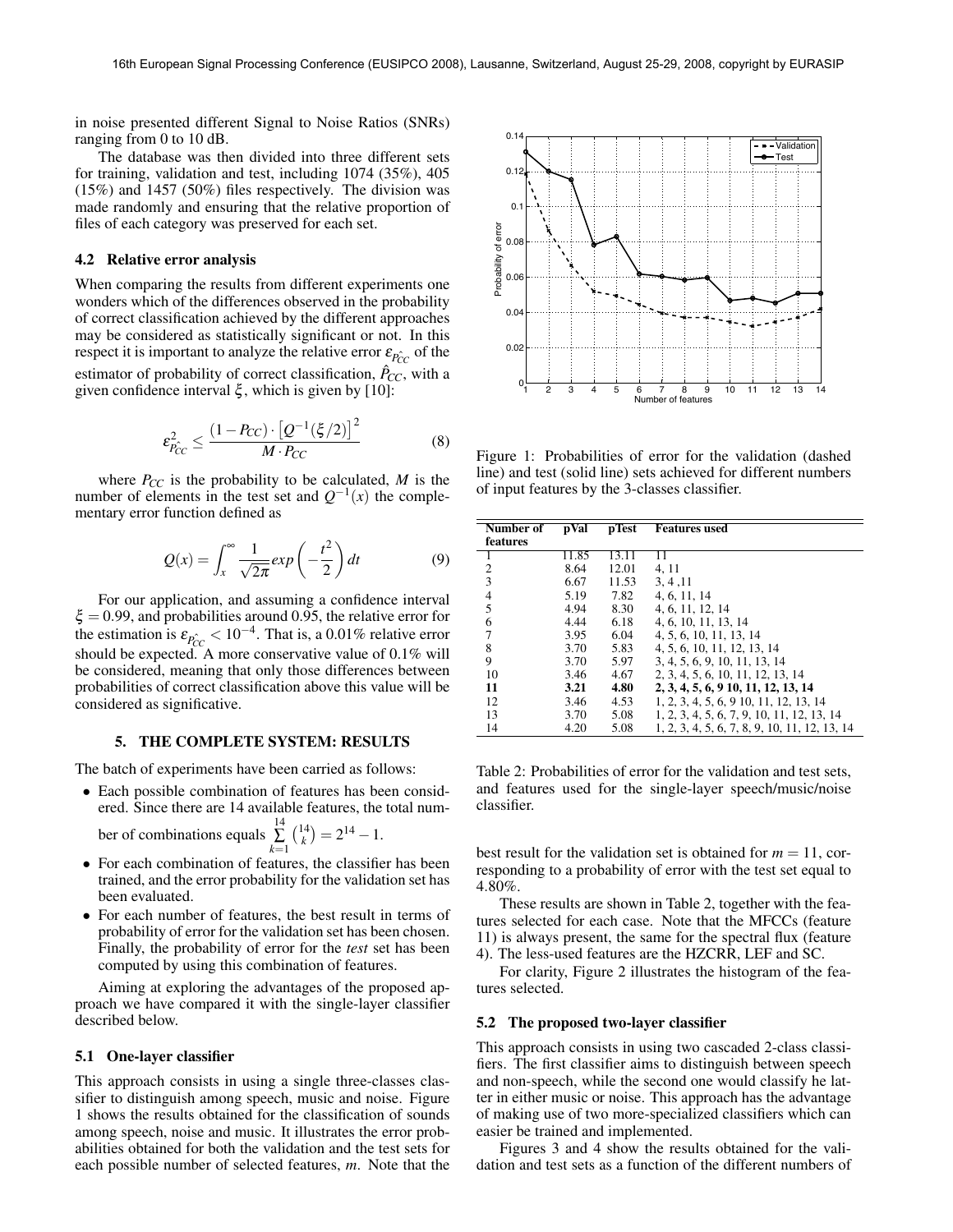

Figure 2: Histogram of the selected features for the singlelayer speech/music/noise classifier



Figure 3: Probabilities of error achieved by the speech/nonspeech classifier for the validation (dashed line) and the test (solid line) sets for different numbers of input features.

input features. Note that the second layer classifier (music vs. noise) achieves a zero probability of error for the validation set if the number of features is higher than 2.

For the sake of clarity, the best set of selected features (according to the probability of error for the validation set), for each number of input features, has been listed in Tables 3 and 4.

## 5.3 1-layer vs. 2-layers

Given the results presented in the previous sections, it is interesting to wonder whether it is worth using a two-layer classifier for the proposed problem. Two factors need to be taken into account: the performance of the classifier and its computational complexity.

Regarding the computational complexity, it is interesting to discuss the difference between using a single 3-class classifier, or two 2-class, cascaded classifiers. Recalling equation 4, the MSE linear discriminant classifier requires  $C \cdot (L+1)$ sums and multiplications for each input pattern, with *L* being the number of input features and *C* the number of output classes. For the case of a single layer, three-classes classifier, this number turns into  $3 \cdot (L+1)$ . If only 2 classes are being



Figure 4: Probabilities of error achieved by the music/noise classifier for the validation (dashed line) and the test (solid line) sets for different numbers of input features.

| Number of     | pVal | pTest | <b>Features</b> used                          |
|---------------|------|-------|-----------------------------------------------|
| features      |      |       |                                               |
|               | 7.41 | 10.71 | 11                                            |
| 2             | 6.67 | 10.71 | 8, 11                                         |
| 3             | 4.94 | 10.23 | 1, 11, 12                                     |
| $\frac{4}{5}$ | 4.69 | 9.61  | 2, 11, 12, 13                                 |
|               | 3.70 | 8.65  | 2, 5, 10, 11, 13                              |
| 6             | 3.21 | 6.93  | 1, 4, 6, 10, 11, 14                           |
| 7             | 2.96 | 7.96  | 2, 5, 7, 10, 11, 13, 14                       |
| 8             | 2.96 | 6.38  | 1, 2, 4, 6, 8, 10, 11, 14                     |
| 9             | 2.96 | 6.86  | 1, 2, 4, 6, 7, 9, 10, 11, 14                  |
| 10            | 2.96 | 6.93  | 1, 2, 4, 6, 7, 8, 9, 10, 11, 14               |
| 11            | 2.72 | 5.70  | 1, 2, 3, 4, 6, 7 9, 10, 11, 12, 14            |
| 12            | 2.96 | 5.83  | 1, 2, 3, 4, 6, 7, 8 9, 10, 11, 12, 14         |
| 13            | 3.21 | 5.63  | 1, 2, 3, 4, 5, 6, 7, 8, 9, 10, 11, 12, 14     |
| 14            | 3.95 | 5.49  | 1, 2, 3, 4, 5, 6, 7, 8, 9, 10, 11, 12, 13, 14 |

Table 3: Probabilities of error for the validation and test sets, and features used for the speech/non-speech classifier.

since it is equivalent to decide based on the maximum value of two outputs or on the thresholded value of only one output. With this in mind, a two-classes classifier would require  $L+1$  sums and multiplications, and thus a two-layer classifier would imply only  $2 \cdot (L+1)$  sums and multiplications, 50% less than for the three-classes classifier.

As it was commented above, hearing aids suffer from strong computational complexity constraints. The best solution achieved by the 3-classes classifier returns a probability of error equal to 4.80%, with 11 features. This number of features is, however, excessive given their computational cost. A number of features like 2 or 3 seems much more feasible. With this constraint, the probability of error achieved by this classifier equals 11.53% (with 3 features).

On the other hand, for the 2-layers classifier, the best option is to use 11 features for the speech/non-speech task, and 3 features for the music/noise task. This combination returns a probability of error equal to 6.38% and 1.01% for the speech/non-speech and the music/noise problems respectively. Like for the previous case, this number of features is